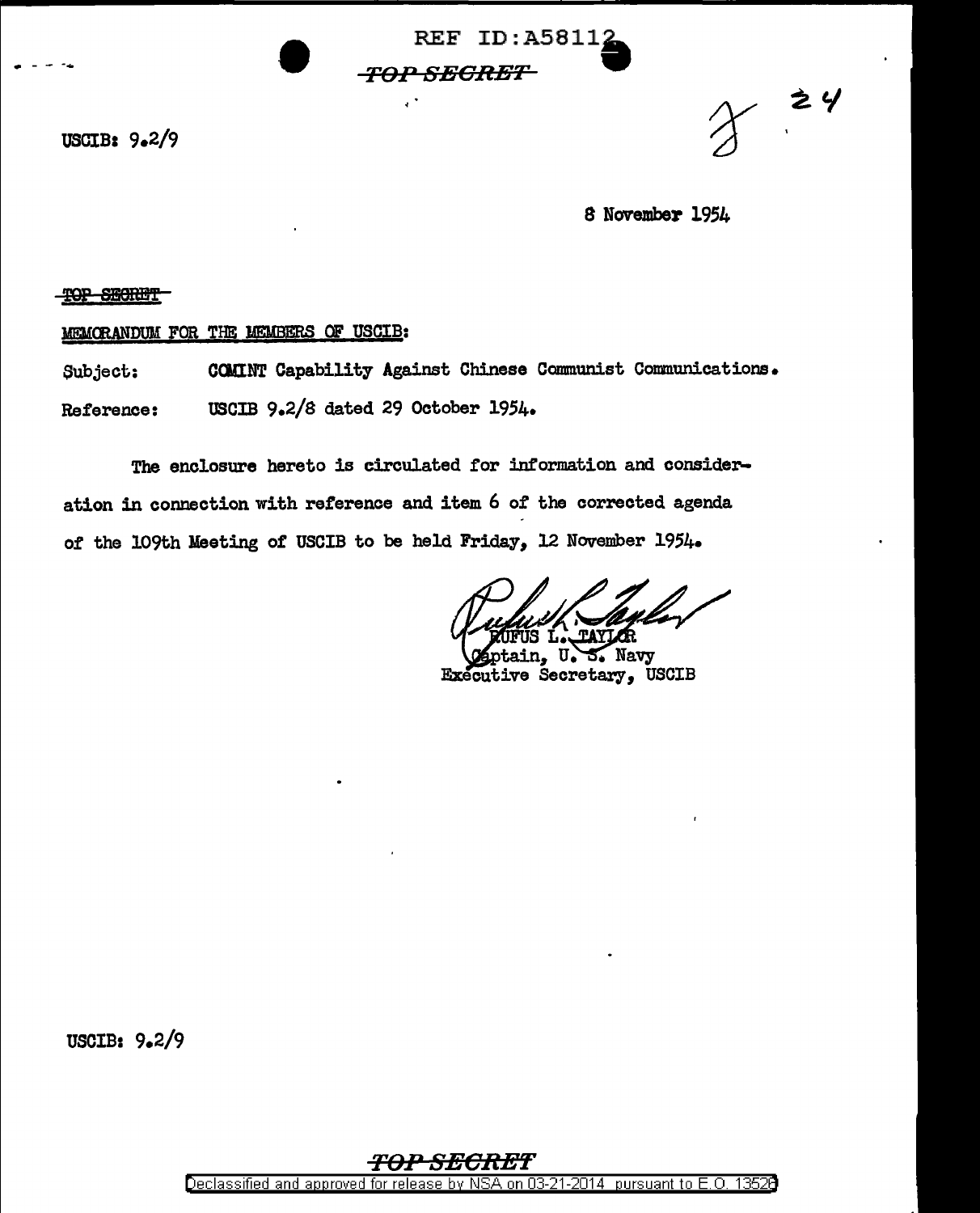REF ID:A58112<br> *FOP SEGRET* November 5, 1954

TOP SEGRET

MEMORANDUM FOR THE MEMBERS OF USCIB

Subject: Amendment of Draft Memorandum for the Special Committee or the NSC

rO:r.u SBORET

Reference: USCIB 9.2/S dated October 29, 1954 and its enclosed Draft Memorandum for the Special Committee

Since receipt of the referenced Memorandum to the Members of USCIB as : evised at the last meeting and of the draft Memorandum to the Special Committee, a further study has been given to the Board's recommendations, which were drafted at the meeting on 26 October. It appears that in referring to the conclusions in paragraphs 2 and 3 of the draft memorandum. USCIB, in recommendation 6a, is asking approval of the following program:

1. In the negotiations at the present level for intercept base rights for full cooperation by the  $\sqrt{\frac{1}{n}}$  organizations the US will and for full cooperation by the  $\Box$ offer only' equipment already promised, elementary training and cash, plus a promise to pass on any information of an impending attack.

2. In the event of failure to obtain any.part of the requests on these terms an approach will be made to

In addition, the language in both these paragraphs concerning quid pro quo 'When combined with references in paragraph 2 to "maximum pressure" supported by "integrated US policy" strongly suggests that approval is being requested for the following further steps:

3. In the approach to the US will not increase its offer in any way but will inform him that if the US fails to obtain the requests on the original terms, US support in\a.11 fields will be reduced or withdrawn.

 $4.$  If  $\vert$  refuses any part of the requests, US support in all fields will be reduced or withdrawn.

The Department of State member recommends that U'SCIB reconsider forwarding a paper on this subject to the Special Committee at this time.<br>In the matter of intercept base rights the  $\vert$  to date have not been In the matter of intercept base rights the responsible for delaying negotiations. The  $\overline{US}$  requirements were not presented until the end of September. The replied within about presented until the end of September. The two weeks and raised several points, none of which appear unreasonable. In addition, since the last meeting the lawe approved the request for a mobile intercept operation by the Air Force. Thus there is at the moment no basis for anticipating so definite a refusal of the facilities<br>request that one can recommend either an approach to set of the facilities

*i.,.,O:P* SEORBT

Enclosure with USCIB 9.2/9 dtd 8 Nov  $54.$ 

EO  $3.3(h)$  (2) PL 86-36/50 USC 3605